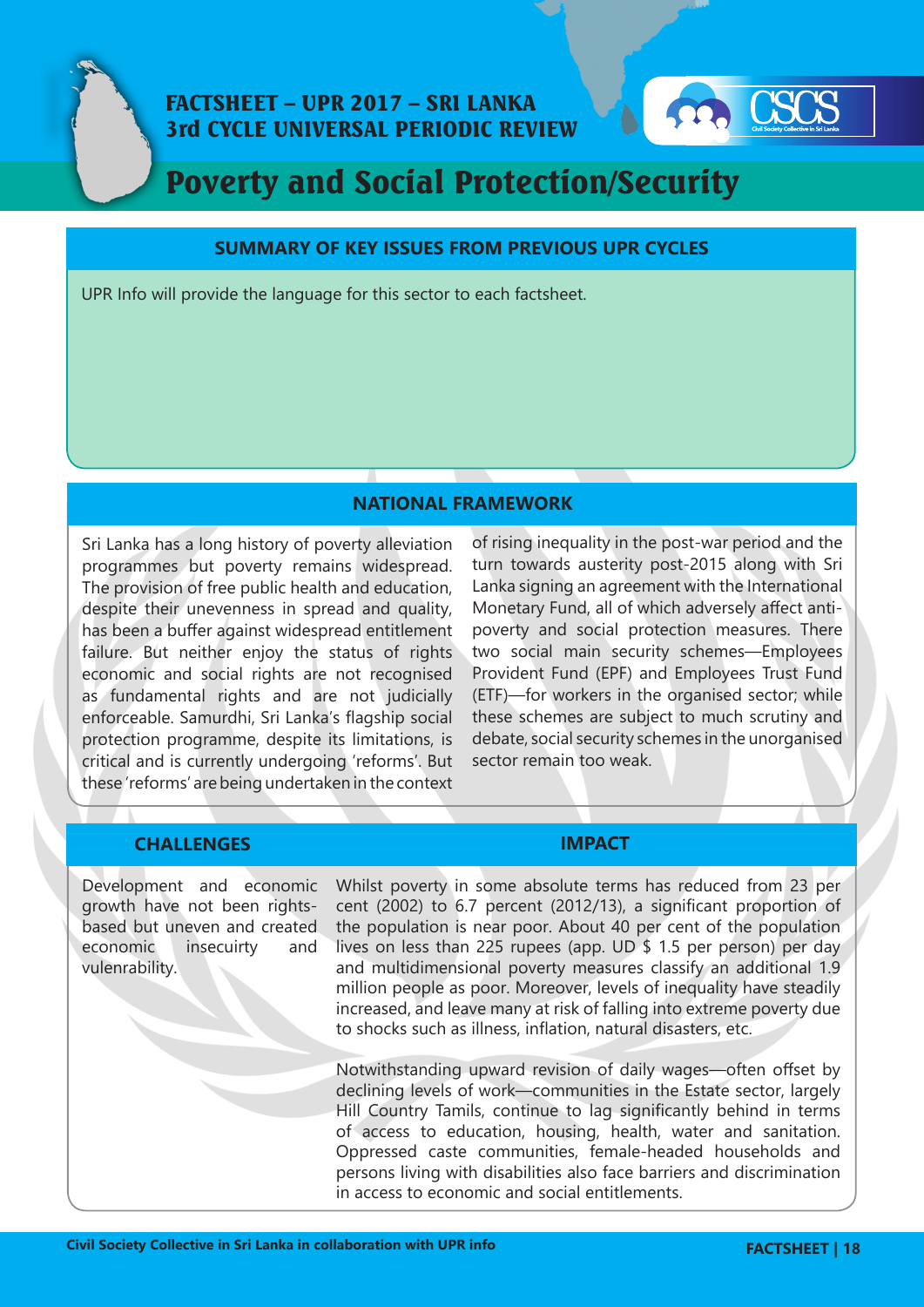

# FACTSHEET – UPR 2017 – SRI LANKA 3rd CYCLE UNIVERSAL PERIODIC REVIEW



# **CHALLENGES IMPACT**

Post-war north and east have seen increasing economic insecurity and precariousness.

Spending levels on education, health and social protection have failed to keep up with GDP growth. Samurdhi—the largest social protection scheme lacks a rights-based approach and has a number of weaknesses.

Social security for the working poor is inadequate or undermined by weaknesses in governance.

Poverty rates in the north and east are amongst the highest in the country, labour markets are weak and that those suffering from physical disabilities, ex-combatants and widows, are particularly vulnerable to exclusion. Food insecurity and indebtedness remain very significant concerns, and worsened since 2010. Postwar proliferation of banking and financial infrastructure, public and private, and aggressive marketing of leasing, pawning and micro-finance have spurred unsustainable levels of household indebtedness.

The transfers are meagre and at poverty line levels. Samurdhi is not rights-based, it is a scheme and its entitlements have no constitutional or legal foundation and are thus amenable to arbitrary changes as per executive discretion. There is a high level of coercion and control in imposition of conditionalities; this includes mandatory deductions that are arbitrary. Samurdhi recipients, a very large proportion of whom are women, are pressed into 'voluntary' activities, such as cleaning public places or canals. High level of arbitrariness, lack of transparency and accountability in the administration of the scheme. This enables further concentration and arbitrary exercise of their power by Samurdhi officers, often political appointees. Samurdhi has become increasingly loan based, with cheap loans becoming an exit pathway.

Even though they should be considered shareholders due to the capital accumulated from compulsory savings, Samurdhi households are never consulted in decision-making regarding the use of the money in Samurdhi banks. There is a lack of sex-disaggregated data on different aspects of the scheme.

The process to 'reform' Samurdhi, which is being supported by the World Bank as part of broader welfare reforms, is not transparent and appears to be focussed on efficiency at the cost of justice. Of particular concern is that these welfare reforms, which are being undertaken without extensive consultation.

Workers in the informal sector--almost 70 per cent of the workforce have little meaningful social security. The Employees Provident Fund (EPF) and Employees Trust Fund (ETF) for the formal sector workers is dogged by inappropriate leveraging in financial markets, mismanagement, and lack of transparency and accountability. Many plantation companies, state-owned ones in particular, have not been remitting their EPF and ETF contributions potentially compromising the social security of Estate workers already amongst the poorest in the country.